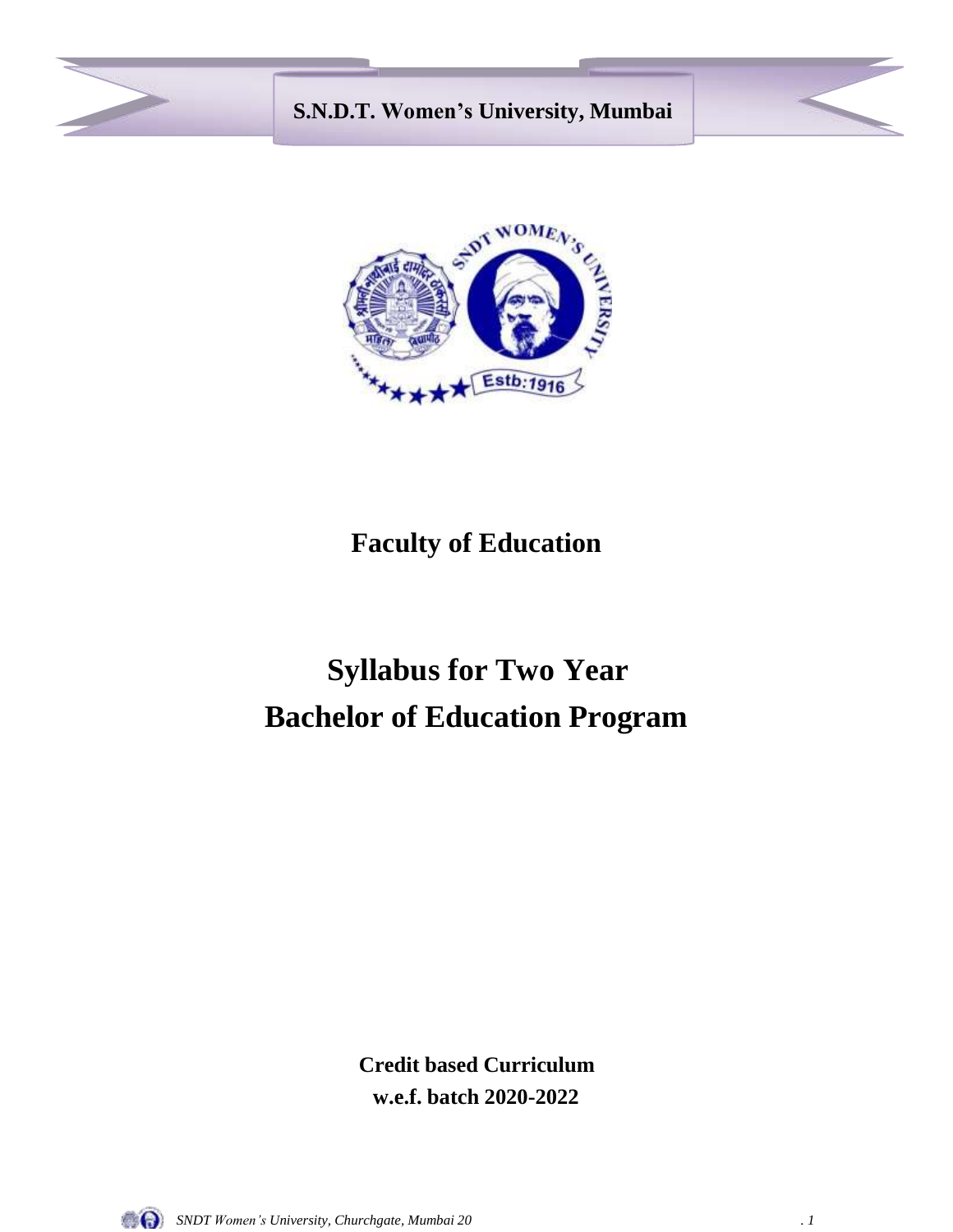## **Structure of Two-year B.Ed. Program (Revised Yearly Program From 2020-22)**

Faculty name: Education,

Program Name: Bachelor of Education (B. Ed.)

# (**Two Years, Yearly Program W.E. From** batch **2020-22**)

|                                  |                                 | <b>First Year</b>                         |                |                |          |          |                |  |
|----------------------------------|---------------------------------|-------------------------------------------|----------------|----------------|----------|----------|----------------|--|
| Course<br>Code                   | <b>Course</b><br>N <sub>0</sub> | <b>Title of the Courses</b>               | Total<br>Hours | Cr             | Internal | External | Total<br>Marks |  |
| <b>Perspectives in Education</b> |                                 |                                           |                |                |          |          |                |  |
| 1001                             | $\mathbf{1}$                    | Childhood and Growing Up                  | 60             | $\overline{4}$ | 25       | 75       | 100            |  |
| 1002                             | $\overline{2}$                  | Contemporary India and Education          | 60             | 4              | 25       | 75       | 100            |  |
| 1003                             | 3                               | Critical understanding of ICT             | 60             | 4              | 25       | 75       | 100            |  |
| 1004                             | $\overline{4}$ .                | Learning and Teaching                     | 60             | $\overline{4}$ | 25       | 75       | 100            |  |
| 1005                             | 5.                              | Language across curriculum                | 60             | $\overline{4}$ | 25       | 75       | 100            |  |
|                                  | <b>Pedagogic Studies</b>        |                                           |                |                |          |          |                |  |
| <b>6:Subject Education I</b>     |                                 | 60                                        | $\overline{4}$ | 25             | 75       | 100      |                |  |
| 1101                             | 6:1                             | <b>English Language Education</b>         |                |                |          |          |                |  |
| 1102                             | 6:2                             | Gujarati Language Education               |                |                |          |          |                |  |
| 1103                             | 6:3                             | Hindi Language Education                  |                |                |          |          |                |  |
| 1104                             | 6:4                             | Marathi Language Education                |                |                |          |          |                |  |
| 1105                             | 6:5                             | <b>Sanskrit Language Education</b>        |                |                |          |          |                |  |
| 1106                             | 6:6                             | <b>Urdu Language Education</b>            |                |                |          |          |                |  |
| 1107                             | 6:7                             | <b>Mathematics Education</b>              |                |                |          |          |                |  |
| 1108                             | 6:8                             | <b>Commerce Education</b>                 |                |                |          |          |                |  |
| 7: Subject Education II          |                                 |                                           | 60             | 4              | 25       | 75       | 100            |  |
| 1109                             | 7:1                             | Book Keeping and Accountancy<br>Education |                |                |          |          |                |  |
| 1110                             | 7:2                             | <b>Economics Education</b>                |                |                |          |          |                |  |
| 1111                             | 7:3                             | Geography Education                       |                |                |          |          |                |  |
| 1112                             | 7:4                             | <b>History Education</b>                  |                |                |          |          |                |  |
| 1113                             | 7:5                             | Social Science Education                  |                |                |          |          |                |  |
| 1114                             | 7:6                             | Science and Technology Education          |                |                |          |          |                |  |
| 1115                             | 7:7                             | Music Education                           |                |                |          |          |                |  |

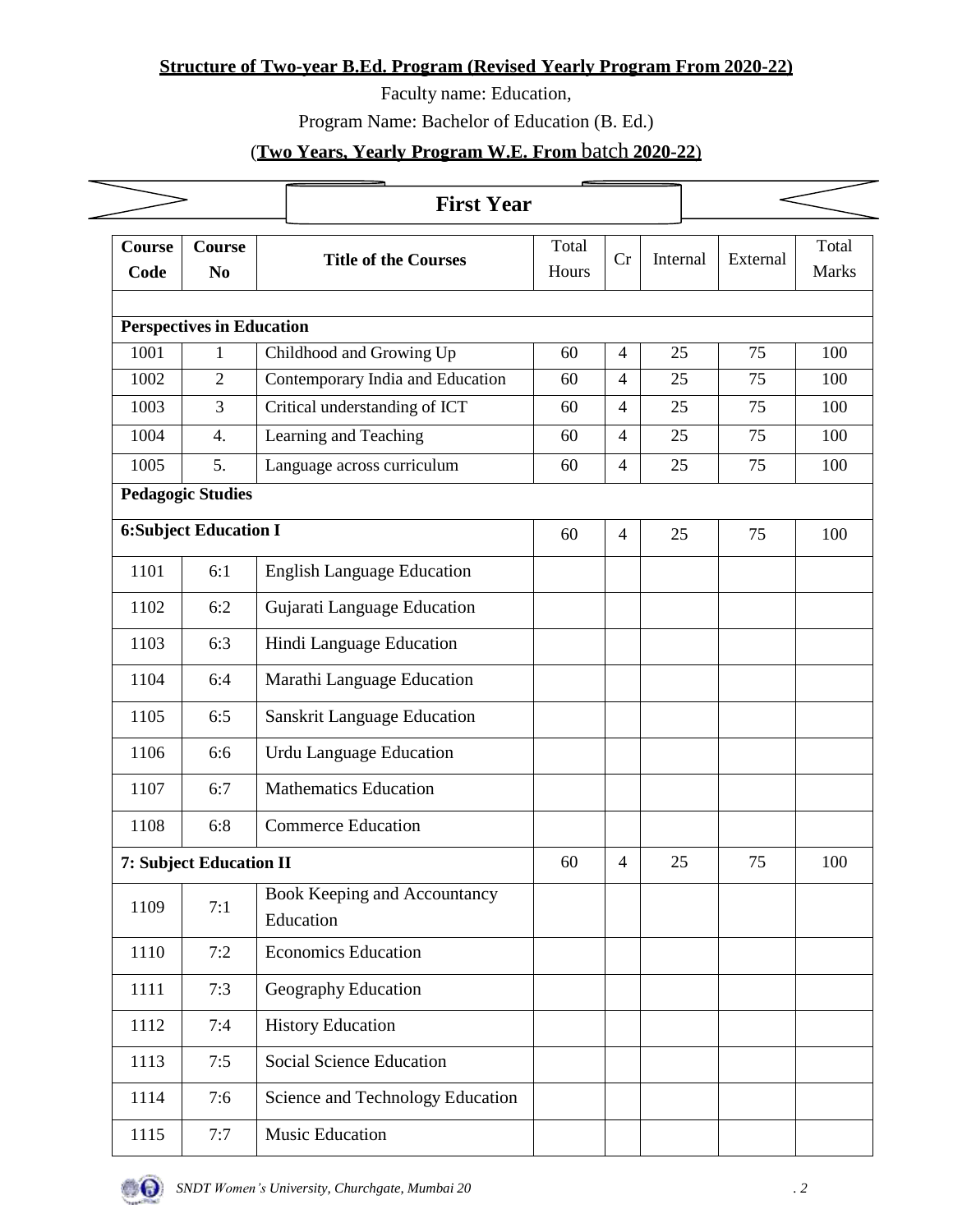| <b>Course</b>                | Course                                   | <b>Title of the Courses</b>           | Total | Cr             | Internal | External | Total        |
|------------------------------|------------------------------------------|---------------------------------------|-------|----------------|----------|----------|--------------|
| Code                         | N <sub>0</sub>                           |                                       | Hours |                |          |          | <b>Marks</b> |
|                              | <b>Enhancing Professional Capacities</b> |                                       |       |                |          |          |              |
| 1301                         |                                          | Skill Development Program             |       |                |          |          |              |
|                              | EPC1                                     | Micro-teaching<br>I.                  | 60    | 2              | 25       |          | 50           |
|                              |                                          | <b>Integration Lesson</b><br>П.       |       |                | 25       |          |              |
| 1302                         |                                          | <b>Teaching -learning Competency</b>  |       |                |          |          |              |
|                              | EPC <sub>2</sub>                         | Reading and Reflecting on Texts<br>I. | 60    | $\overline{2}$ | 25       |          | 50           |
|                              |                                          | Preparation for constructivist<br>П.  |       |                | 25       |          |              |
|                              |                                          | teaching-learning                     |       |                |          |          |              |
| 1303                         | EPC3                                     | Learning to use computer              | 60    | $\overline{2}$ | 50       |          | 50           |
| 1304                         | EPC <sub>4</sub>                         | Understanding the Self                | 60    | $\overline{2}$ | 50       |          | 50           |
| 1305                         | EPC <sub>5</sub>                         | Drama and Art in Education            | 60    | $\overline{2}$ | 50       |          | 50           |
|                              |                                          |                                       |       |                |          |          |              |
| <b>Engagement with Field</b> |                                          |                                       |       |                |          |          |              |
| 1401                         | EWF1                                     | Practice Teaching (4 Lessons)         | 60    | $\overline{2}$ | 50       |          | 50           |
|                              |                                          | <b>TOTAL (Theory +Practical)</b>      | 780   | 40             | 475      | 525      | 1000         |

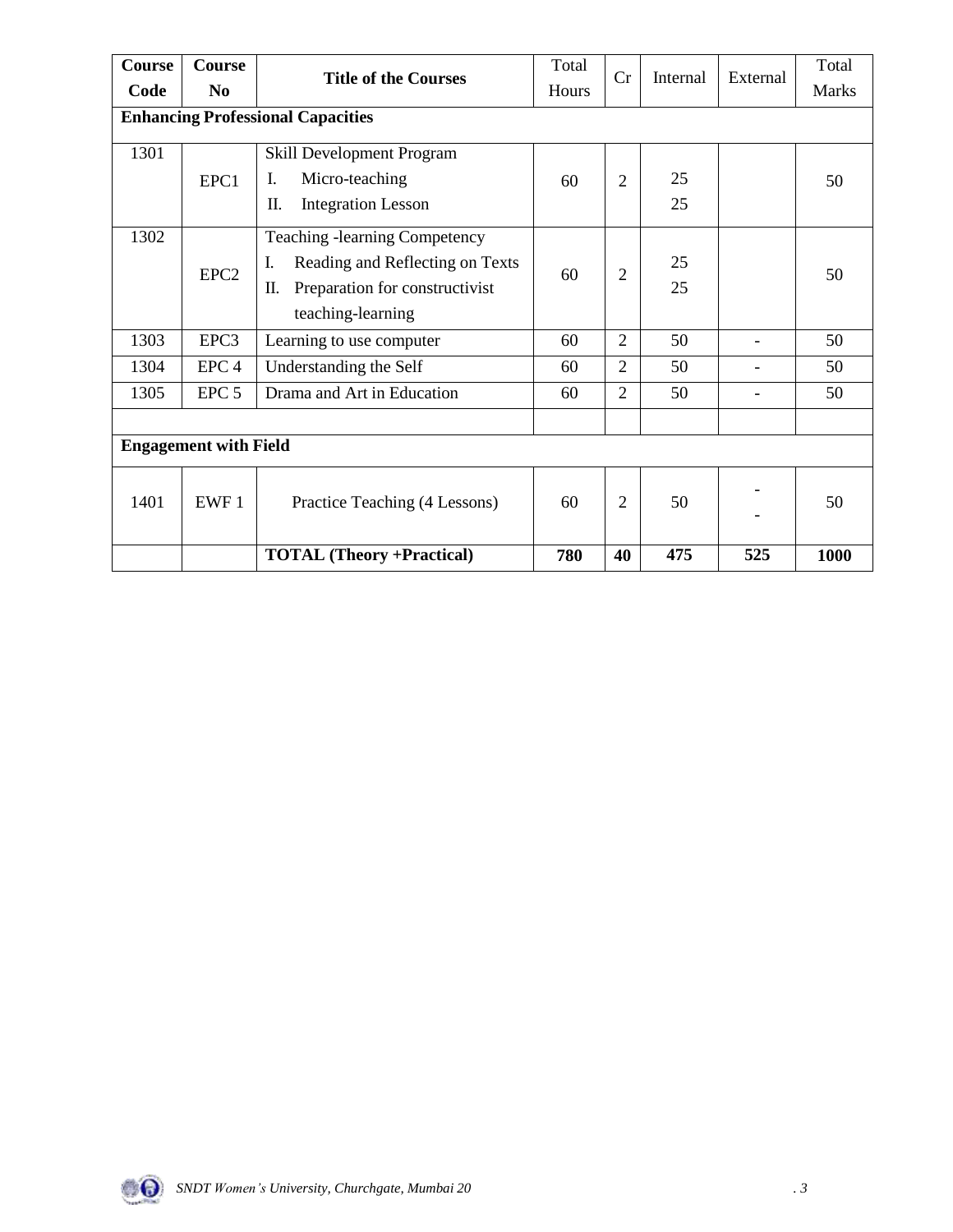

# **Second Year**



| <b>Course</b>                            | <b>Course</b>                    |                                  | Total |                | Internal | External                 | Total        |
|------------------------------------------|----------------------------------|----------------------------------|-------|----------------|----------|--------------------------|--------------|
| Code                                     | N <sub>0</sub>                   | <b>Title of the Courses</b>      | Hours | Cr             |          |                          | <b>Marks</b> |
|                                          |                                  |                                  |       |                |          |                          |              |
|                                          | <b>Perspectives in Education</b> |                                  |       |                |          |                          |              |
| 2008                                     | 8                                | <b>Assessment for Learning</b>   | 60    | $\overline{4}$ | 25       | 75                       | 100          |
| 2009                                     | 9                                | Knowledge and Curriculum         | 60    | $\overline{4}$ | 25       | 75                       | 100          |
| 2010                                     | 10                               | Creating an Inclusive School     | 60    | $\overline{4}$ | 25       | 75                       | 100          |
| 2011                                     | 11                               | Gender, School and Society       | 60    | $\overline{4}$ | 25       | 75                       | 100          |
|                                          |                                  |                                  |       |                |          |                          |              |
| <b>Course</b>                            | <b>Course</b>                    | <b>Optional Course</b>           | 60    | $\overline{4}$ | 25       | 75                       | 100          |
| Code                                     | N <sub>0</sub>                   |                                  |       |                |          |                          |              |
| 2201                                     | 12:1:                            | Peace Education                  |       |                |          |                          |              |
| 2202                                     | 12:2:                            | Guidance and Counselling         |       |                |          |                          |              |
| 2203                                     | 12:3:                            | <b>Sustainable Development</b>   |       |                |          |                          |              |
| 2204                                     | 12:4:                            | Human Rights Education           |       |                |          |                          |              |
| <b>Enhancing Professional Capacities</b> |                                  |                                  |       |                |          |                          |              |
|                                          |                                  |                                  |       |                |          |                          |              |
| 2306                                     | EPC <sub>6</sub>                 | <b>Research Project</b>          | 60    | $\overline{2}$ | 50       | $\blacksquare$           | 50           |
| 2307                                     | EPC <sub>7</sub>                 | Portfolio                        | 60    | $\overline{2}$ | 50       | $\blacksquare$           | 50           |
| <b>Engagement with Field</b>             |                                  |                                  |       |                |          |                          |              |
| 1402                                     | EWF <sub>2</sub>                 | Practice Teaching (12 Lessons)   | 480   | 16             | 400      | $\overline{\phantom{a}}$ | 400          |
|                                          |                                  | and Internship (20 Weeks)        |       |                |          |                          |              |
|                                          |                                  | <b>TOTAL</b> (Theory +Practical) | 900   | 40             | 625      | 375                      | 1000         |
|                                          |                                  |                                  |       |                |          |                          |              |
|                                          |                                  |                                  |       |                |          |                          |              |

#### **Note :**

Optional Courses in Second Year: Peace Education/ Guidance and Counselling/Sustainable development/ Human Right Education can be offered by students from other faculty in choice-based system.

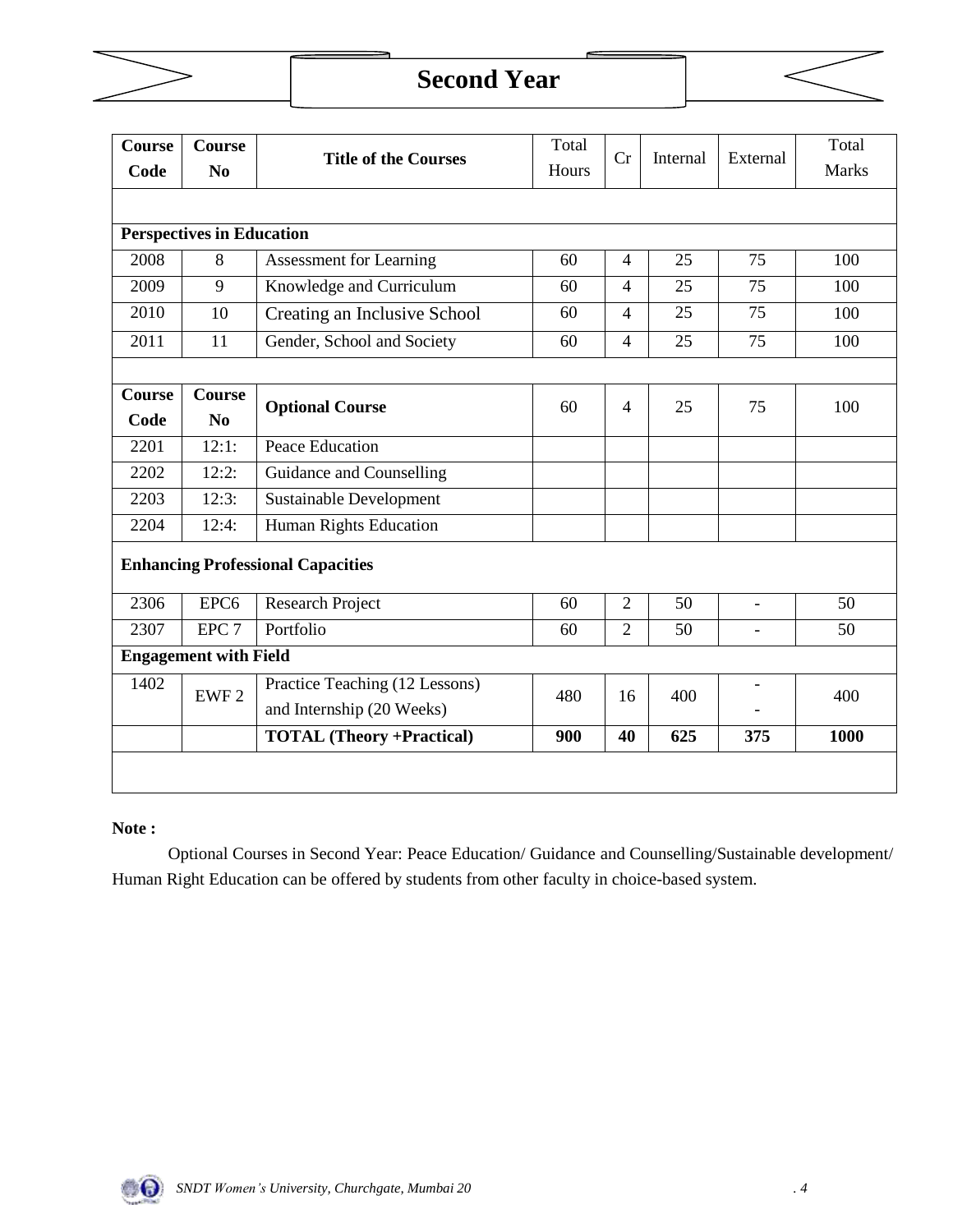

# **List of Subject Education Courses**

|               |                                    |               | <b>Subject Education</b>         |
|---------------|------------------------------------|---------------|----------------------------------|
| <b>Course</b> | <b>Subject Education: Group-I</b>  | <b>Course</b> | <b>Group-II</b>                  |
| Code          |                                    | Code          |                                  |
| 1101          | <b>English Language Education</b>  | 1109          | Book Keeping and Accountancy     |
|               |                                    |               | Education                        |
| 1102          | Gujarati Language Education        | 1110          | <b>Economics Education</b>       |
| 1103          | Hindi Language Education           | 1111          | Geography Education              |
| 1104          | Marathi Language Education         | 1112          | <b>History Education</b>         |
| 1105          | <b>Sanskrit Language Education</b> | 1113          | Social Science Education         |
| 1106          | Urdu Language Education            | 1114          | Science and Technology Education |
| 1107          | <b>Mathematics Education</b>       | 1115          | <b>Music Education</b>           |
| 1108          | <b>Commerce Education</b>          |               |                                  |

#### **The students have choice of only one Method from each group.**

The definitions of the key terms used in the credit-based System introduced from the academic year 2015-16 are as under:

#### **B.Ed. Program:**

B.Ed. Program is a set of twelve theory courses and practical work that are linked together meaningfully aiming at achieving excellence and competence in pedagogic practices and enabling the student teacher to become an efficient and effective school teacher. The said program will end in awarding a degree '**Bachelor of Education**'.

#### **Course:**

A course is a constituent of a 'program' and may be conceived of as a composite of modules which include academic content of various subjects. The content included in courses have academic coherence and it fulfils the objectives of the program.

## **Credit Point:**

Credit point refers to the total work expected to be done by learner and an index of the number of learning hours. These learning hours include variety of learning activities like preparatory lessons, school lessons, internship, preparation of learning material, case study, action research, reading, reflecting, discussing, attending lectures / counselling sessions, writing assignments, preparing for examinations, etc. Each theory course consists of four credits wherein one credit is construed as corresponding to 15 hours for theory and 30 hours for practical.

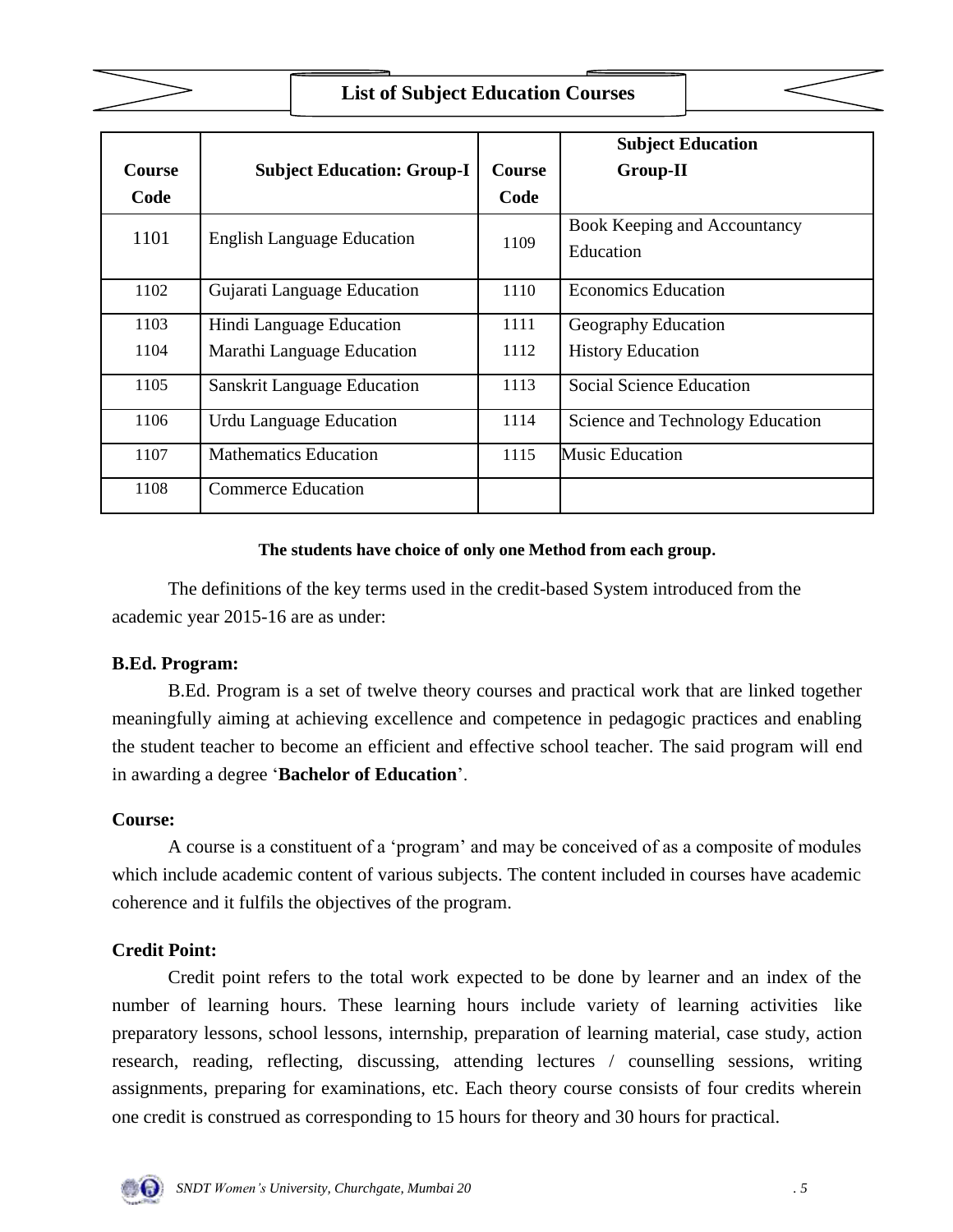## **Objectives of B.Ed. Program:**

After completion of the B.Ed. program, the student teacher will be able to-

- o Acquire conceptual tools of sociological analysis and hands-on experience of engaging with diverse communities, children and schools
- o Apply knowledge of various aspects of development of learner for planning learning experiences
- o Develop skills regarding various role of teacher in facilitating learning
- o Develop a conceptual understanding about issues of diversity, inequality and marginalization in Indian society and the implications for education
- o Apply constructivist and cooperative learning principles for teaching-learning process
- o Analyze contexts and the relationship between school curriculum, policy and learning
- o Apply knowledge of the cultures, policies and practices that need to create an inclusive school
- o Use information and communication technology for enhancing learning-teaching process
- o Use drama and art for development of personality of learners
- o Relate knowledge about gender, school and society with learning
- o Acquire basic understanding about new trends in education
- o Develop professional attitude towards teaching
- **Title :** Title of the degree shall be **Bachelor of Education**.

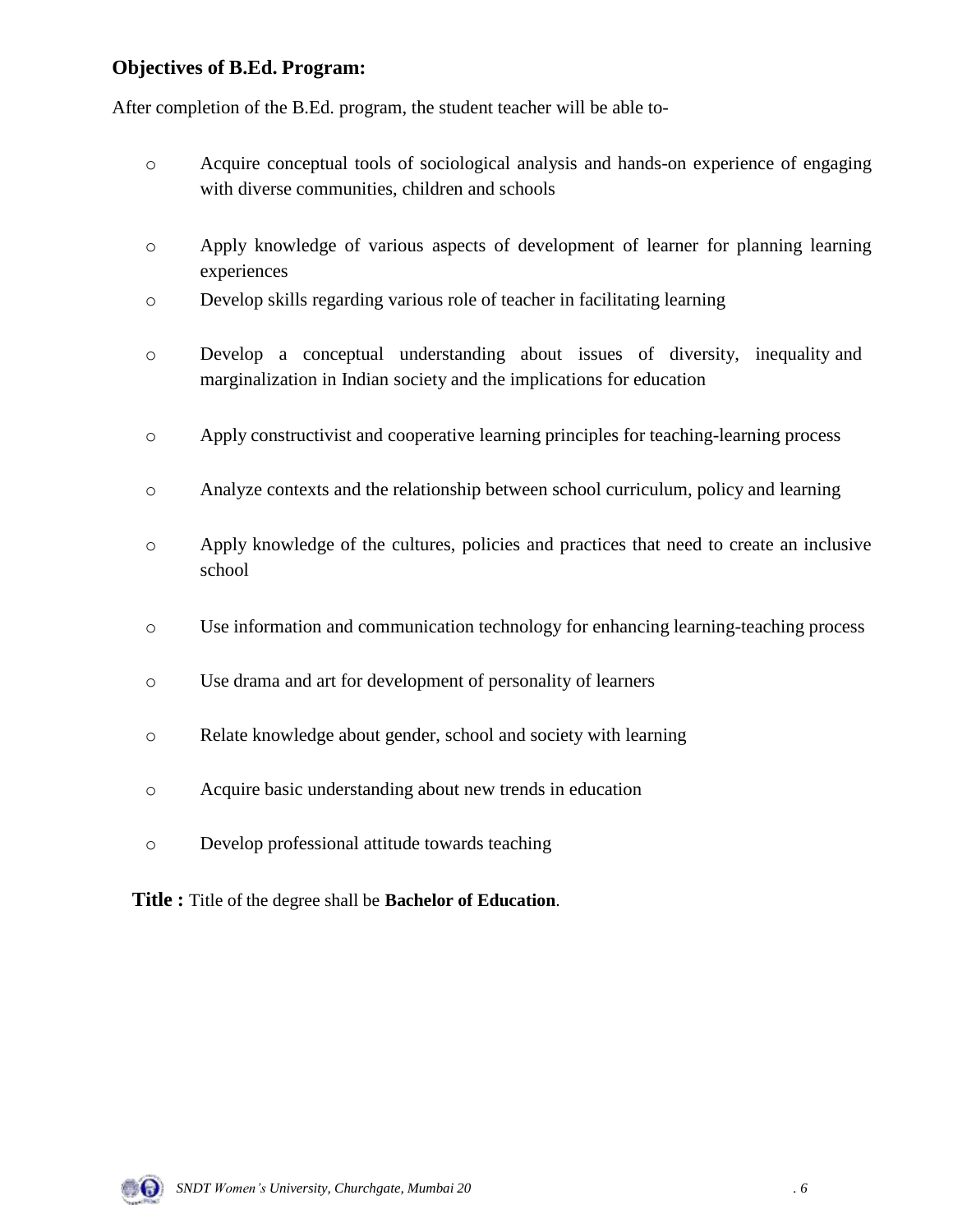



#### **Eligibility:**

Eligible of candidates will be given as per the selection procedure laid down by the respective State Government from time to time/S.N.D.T. Women's University/ NCTE Norms. The reservation and relaxation for SC/ST/OBC/PWD and other categories shall be as per the rules of the respective state Government

#### **Selection Procedure:**

Admission of the eligible candidates will be given as per the selection procedure laid down by the respective State Government from time to time/S.N.D.T. Women's University/NCTE Norms Candidates seeking admission in the colleges from state of Maharashtra need to appear for CET.

**Duration :** The B.Ed. program shall be of the duration of two academic years.

#### **Working days:**

210 working days each year exclusive of period of examination and admission.

Minimum 36 hrs in a week, physical presence in the institute of student teacher is necessary.

The minimum attendance of student-teachers shall have to be 80% for all course work and practicum, and 90% for school internship.

#### **Medium of Instruction :**

The medium of instruction at the B.Ed. course will be Marathi, Hindi, English and Gujarati. However, the medium of instruction for the subject education in Marathi, Hindi, English and Gujarati and Urdu will be Marathi, Hindi, English, Gujarati and Urdu respectively.

#### **Medium of Examination :**

The medium of examination shall be Marathi, Hindi, English and Gujarati irrespective of the medium of instruction. Medium of writing answer papers of theory courses and practical work (including school lessons) should be the same.

**Rules for examination :** Eligibility for appearing for B.Ed. examination :

Student teacher who has not completed successfully internal assessment will not be allowed to appear for semester examination.

Student teacher having less than 80% attendance in any course will not be eligible for appearing for examination of the course. The principal of the college will however have discretion to condone absence up to 10% in year, for reasons to be recorded in writing or on submission of medical certificate.

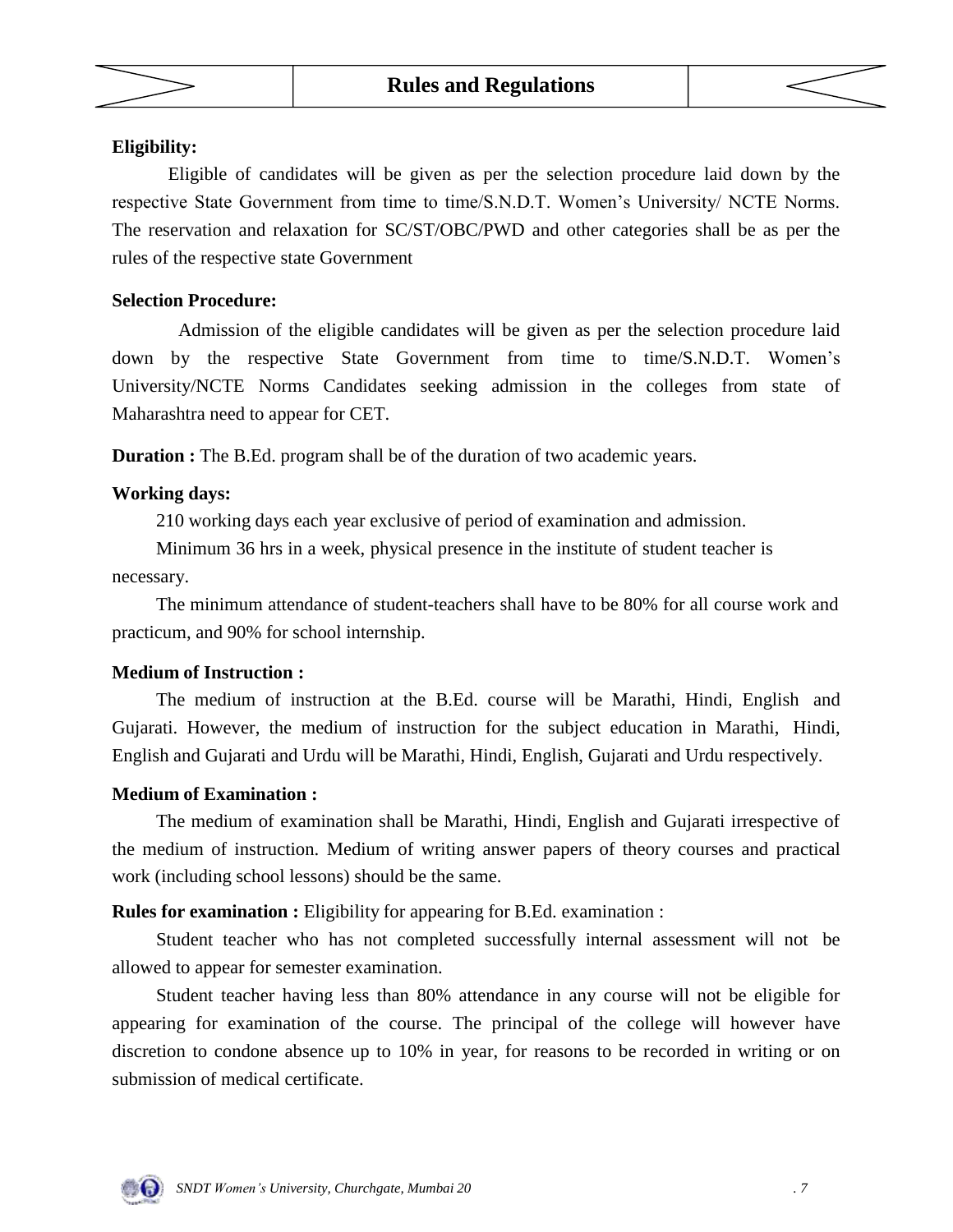#### **Rules for Re-appearing in Examination:**

Student teachers who do not pass examination of a particular course/s in three attempts will have to re-enrol for the entire program.

Student teacher has to complete B.Ed. degree in three years. For instance, a student enrolling for a two-year B.Ed. program in 2015-17 will have to complete the program by 2018-19.

When the syllabus changes, question papers of old syllabus will be set for the four times along with the question paper for new syllabus. If a student is unable to complete the B.Ed. program within two years after the first examination when syllabus is changed, she will have to appear for examination of the new course.

#### **Completion of Internal Work:**

Completion of all items of internal practical work to be completed by each student as prescribed in the syllabus.

In case the student is sanctioned absence on medical ground, she has to complete the items of internal work that she may have missed during her absence as may be re-arranged by the college in the same semester.

**The principal shall send the internal assessment marks to the Director**, Board of Examinations and Evaluation **of the University before commencement of the examination.**

#### **Rules for Passing :**

To pass the examination a candidate must obtain at least 40% marks in each head (i.e. each theory course and each item of practical work.). To pass the whole examination a candidate must pass Theory and Practical separately and also in each head of theory and of practical work.

#### **Re-evaluation :**

Facilities for verification of marks, obtaining photocopy of answer sheet and reevaluation of answer scripts are available on payment of prescribed fees.

#### **Rules for promotion :**

Students will be automatically promoted from First year to second year. Students having 40% or more than 40% backlog (failure/absenteeism without valid reason in four or more than four courses) in the first year will **not** be allowed to take admission in second year.

#### **Exemption** :

The candidates who have obtained minimum 40% or more marks in any heads of passing but failed in the examination shall be eligible to claim exemption in such head/heads. Candidates claiming exemption will not be eligible for first class with Distinction and Position in the merit list.